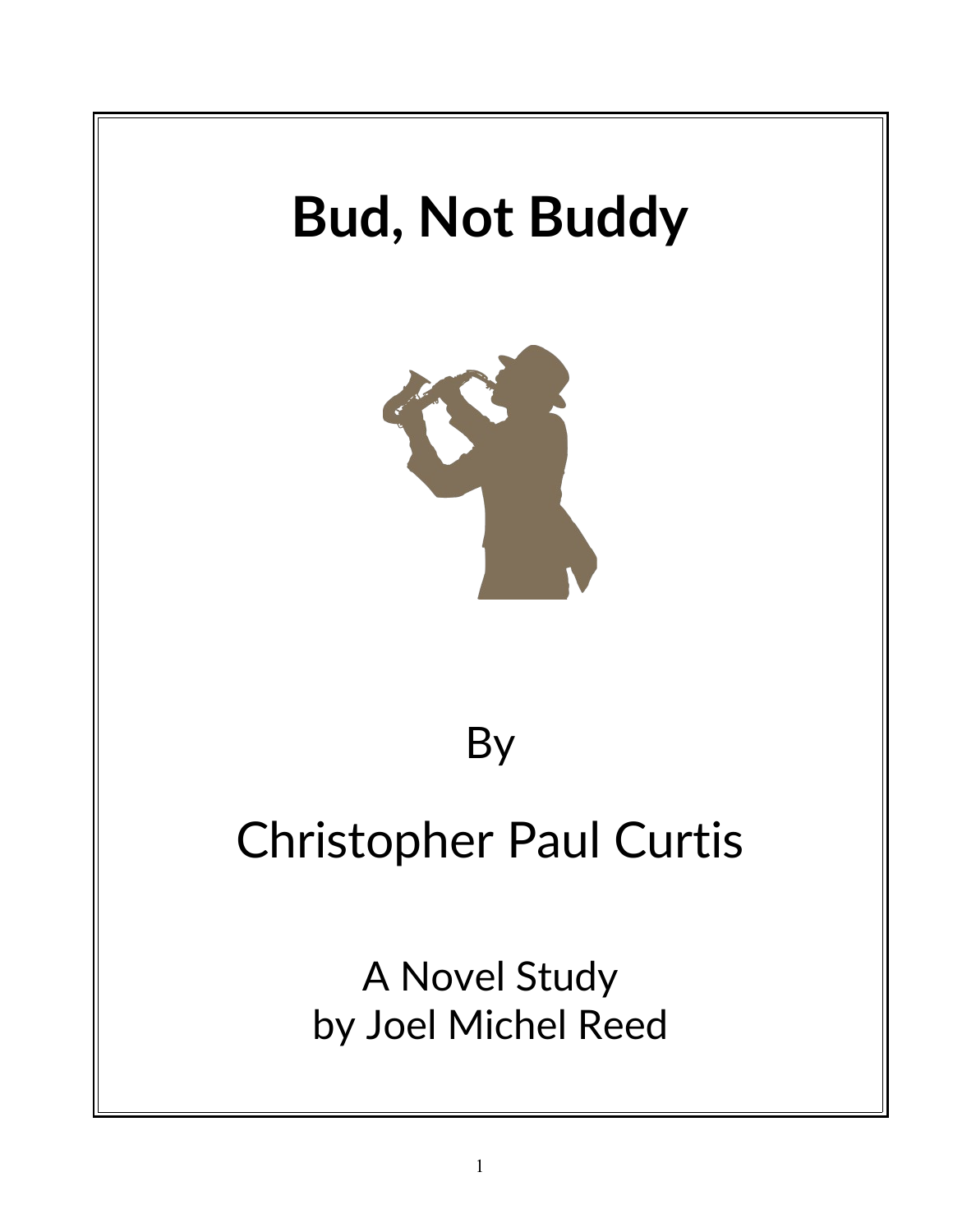*By Christopher Paul Curtis*



**Table of Contents**

| <b>Suggestions and Expectations</b> | 3  |
|-------------------------------------|----|
|                                     |    |
| List of Skills                      | 4  |
|                                     |    |
| Synopsis / Author Biography         | 5  |
|                                     |    |
| <b>Student Checklist</b>            | 6  |
|                                     |    |
| Reproducible Student Booklet        |    |
|                                     |    |
| Answer Key                          | 58 |

**About the author:** Joel Reed has over 70 published novel studies and is the author of four  $|$ novels. For information on his work and literature, please visit [www.reednovelstudies.com](http://www.reednovelstudies.com/)

> Copyright © 2014 Joel Reed Revisions Completed in 2022 All rights reserved by author. Permission to copy for single classroom use only. Electronic distribution limited to single classroom use only. Not for public display.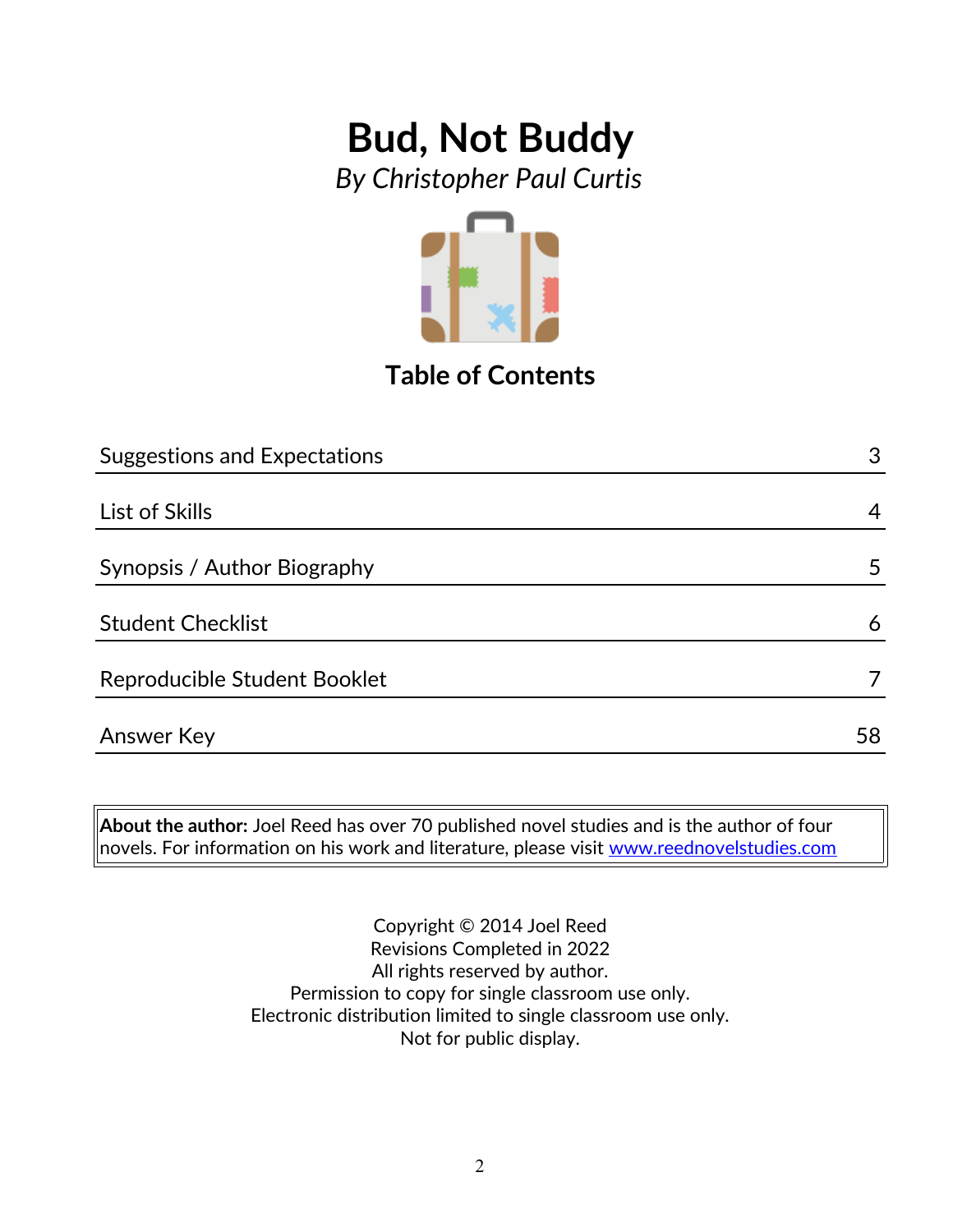*By Christopher Paul Curtis*

### **Suggestions and Expectations**

This curriculum unit can be used in a variety of ways. Each chapter of the novel study focuses on one or two chapters of *Bud, Not Buddy* and is comprised of five of the following activities:

- Before You Read
- Vocabulary Building
- Comprehension Questions
- Language Activities
- **Extension Activities**

#### **Links with the Common Core Standards (U.S.)**

Many of the activities included in this curriculum unit are supported by the Common Core Standards. For instance the *Reading Standards for Literature, Grade 5*, makes reference to:

a) determining the meaning of words and phrases. . . including figurative language;

b) explaining how a series of chapters fits together to provide the overall structure;

c) compare and contrast two characters;

d) determine how characters … respond to challenges;

e) drawing inferences from the text;

f) determining a theme of a story . . . **and many others.**

A principal expectation of the unit is that students will develop their skills in reading, writing, listening and oral communication, as well as in reasoning and critical thinking. Students will also be expected to provide clear answers to questions and well-constructed explanations. It is critical as well that students be able to relate events and the feelings of characters to their own lives and experiences and describe their own interpretation of a particular passage.

A strength of the unit is that students can work on the activities at their own pace. Every activity need not be completed by all students. A **portfolio cover** is included (p.7) so that students may organize their work and keep it all in one place. A **Student Checklist** is also included (p.6) so that a record of completed work may be recorded.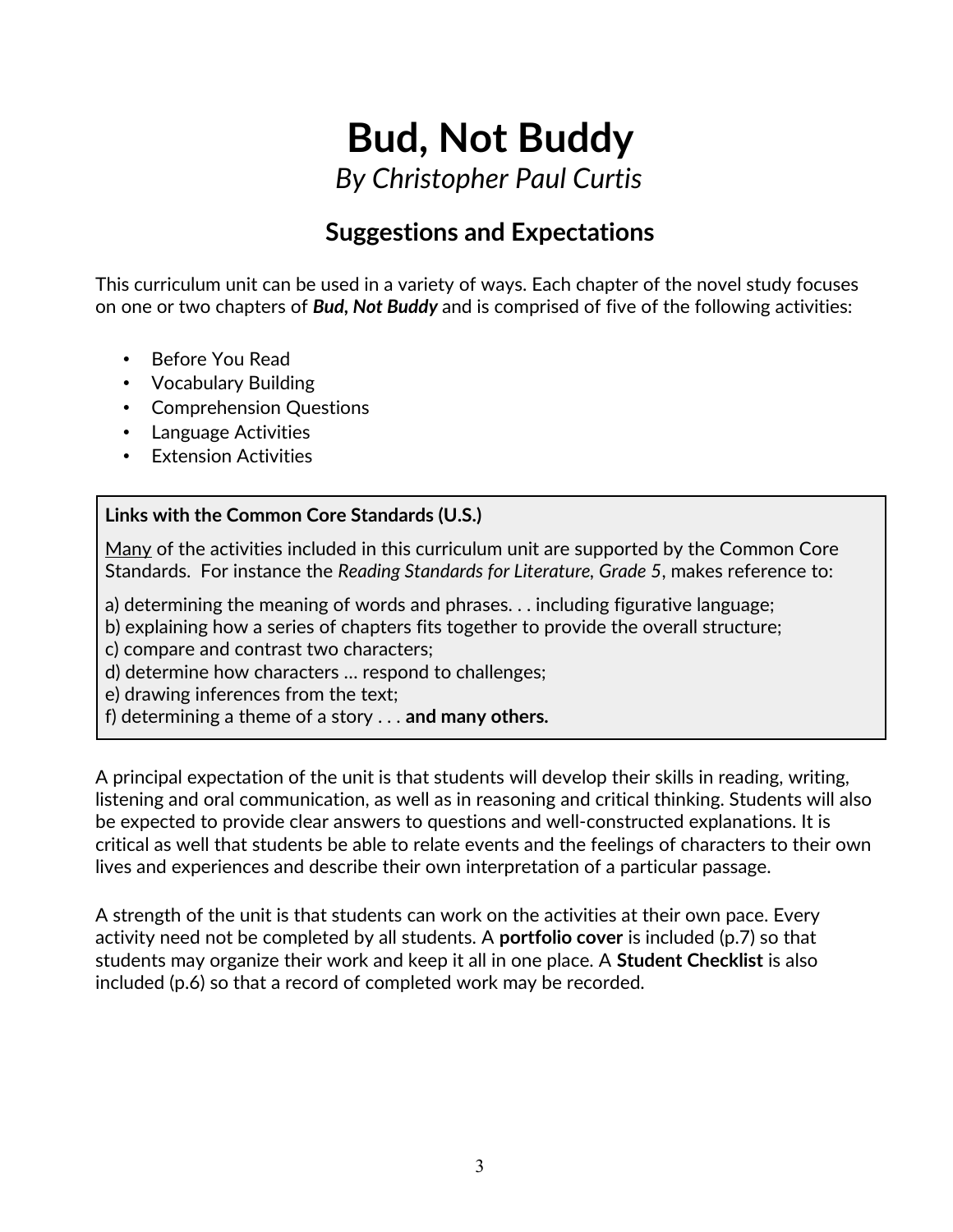## **Bud, Not Buddy** *By Christopher Paul Curtis*

### **List of Skills**

#### **Vocabulary Development**

- 1. Locating descriptive words/phrases 7. Use of singular / plural nouns
- 2. Listing synonyms/homonyms 8. Listing compound words
- 3. Identifying/creating *alliteration* 9. Identifying parts of speech
- 
- 
- 

#### **Setting Activities**

1. Summarize the details of a setting

#### **Plot Activities**

- 1. Complete a *time line* of events 4. Identify *cliffhangers*
- 
- 

#### **Character Activities**

- 
- 2. Complete a character comparison

#### **Creative and Critical Thinking**

- 
- 2. Write a newspaper story **7.** Write a book review
- 
- 4. Conduct an interview 9. Writing poetry.
- 5. Write a short story.

#### **Art Activities**

- 
- 
- 3. Create a topical sketch
- 
- 
- 
- 4. Use of capitals and punctuation 10. Determining alphabetical order
- 5. Identifying syllables 11. Identify *personification*
- 6. Identify *anagrams* 12. Identify/create *similes*

- 
- 2. Identify conflict in the story 5. Identify the climax of the novel.
- 3. Complete Five W's Chart 6. Completing a story pyramid
- 1. Determine character traits 2. Relating personal experiences
- 1. Research 6. Write a description of personal feelings
	-
- 3. Participate in a talk show 8. Complete an Observation Sheet
	-
- 1. A Storyboard 1. A Storyboard 1. A Storyboard 1. A Storyboard 1. A Storyboard 1. A Storyboard 1. A Storyboard 1. A Storyboard 1. A Storyboard 1. A Storyboard 1. A Storyboard 1. A Storyboard 1. A Storyboard 1. A Storyboar
- 2. Create a collage 5. Create a comic strip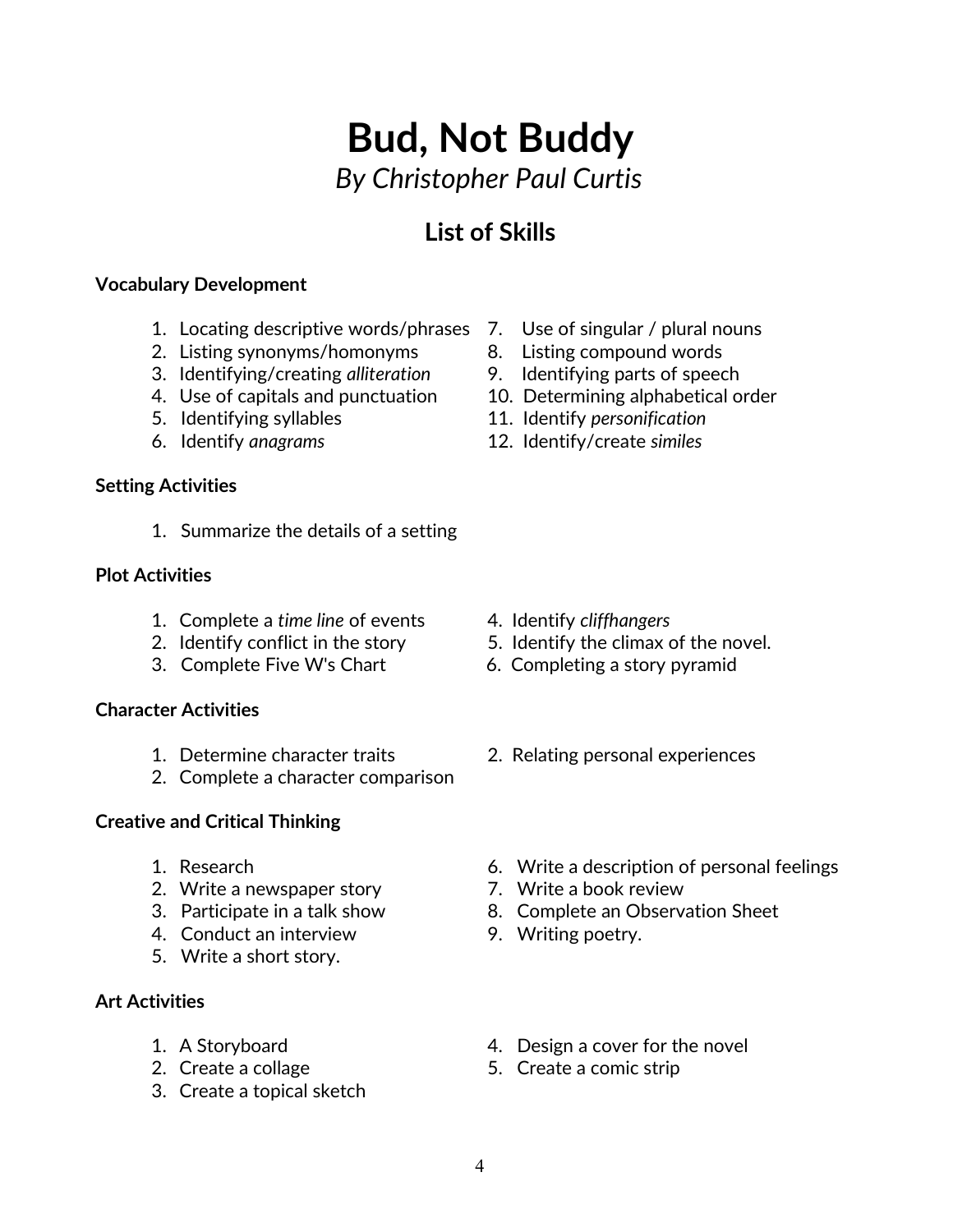## **Bud, Not Buddy** *By Christopher Paul Curtis*



#### **Synopsis**

It's 1936 in Flint, Michigan. Times may be hard, and ten-year-old Bud may be a motherless boy on the run, but Bud's got a few things going for him:

He has his own suitcase full of special things.

He's the author of *Bud Caldwell's Rules and Things for Having a Funner Life and Making a Better Liar Out of Yourself*.

His momma never told him who his father was, but she left a clue: flyers advertising Herman E. Calloway and his famous band, the Dusky Devastators of the Depression!!!!!!

Bud's got an idea that those flyers will lead him to his father. Once he decides to hit the road and find the mystery man, nothing can stop him – not hunger, not fear, not vampires, not even Herman E. Calloway himself. (The Publisher – Random House)

A complete synopsis and other helpful reviews can be found on the following website: [http://en.wikipedia.org/wiki/Bud,\\_Not\\_Buddy](http://en.wikipedia.org/wiki/Bud,_Not_Buddy) **(Warning: Website contains plot spoilers)**

#### **Author Biography** *Christopher Paul Curtis*

 **Christopher Paul Curtis** was born in Flint, Michigan in 1953. Here he attended both elementary and secondary school. He later graduated from the University of Michigan and the University of Windsor. Christopher spent thirteen years working in a car assembly plant and assorted other jobs.

 He took a year off work to write his first novel, *The Watsons go to Birmingham - 1963.* Other award-winning books by Mr. Curtis followed, including *Bud, Not Buddy* and *Elijah of Buxton*, which were both Newbery winners. Christopher and his wife, Kaysandra, live in Detroit. They have two children.

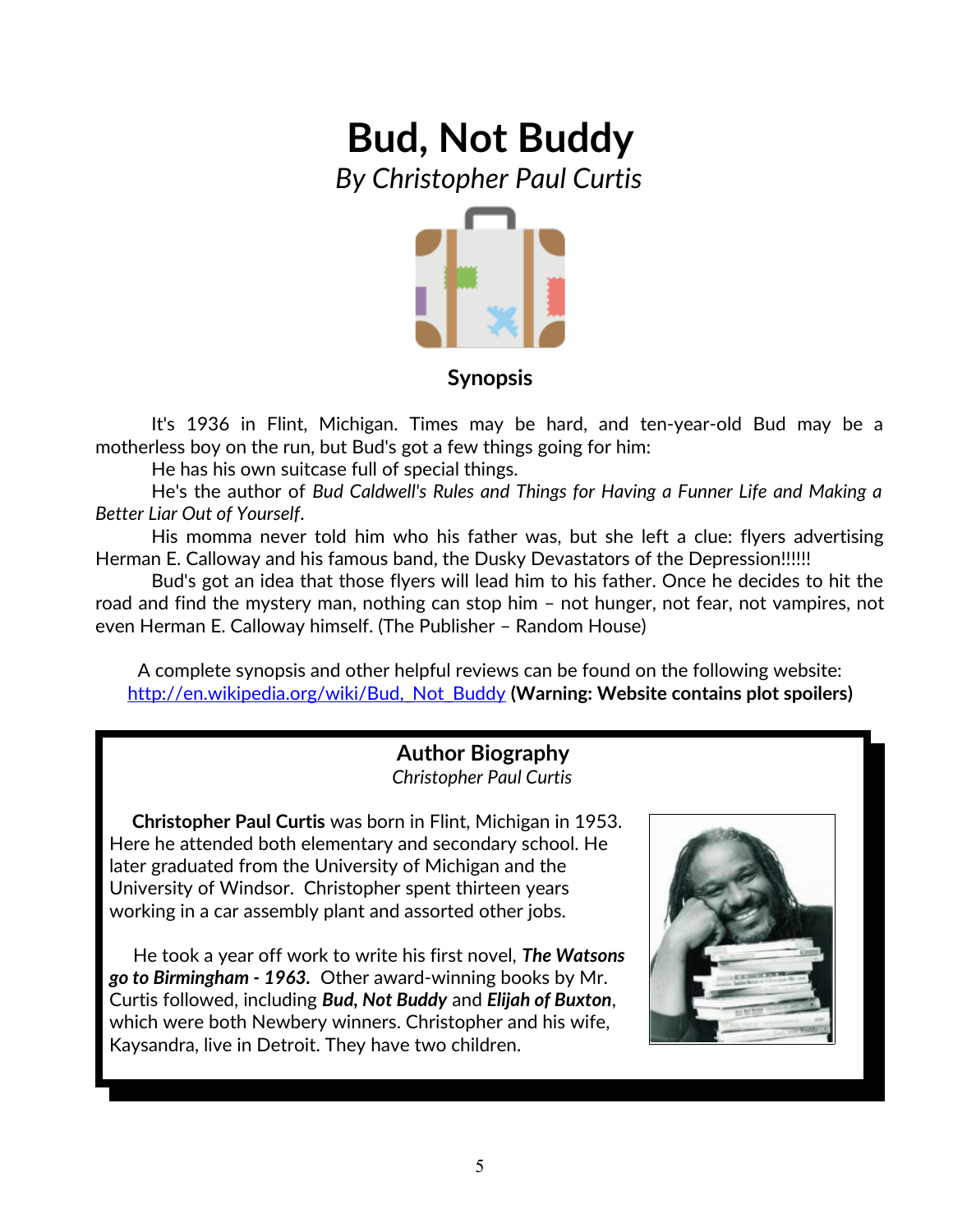## **Bud, Not Buddy** *By Christopher Paul Curtis*



**Student Checklist**

Student Name

| Assignment | Grade / Level | Comments |
|------------|---------------|----------|
|            |               |          |
|            |               |          |
|            |               |          |
|            |               |          |
|            |               |          |
|            |               |          |
|            |               |          |
|            |               |          |
|            |               |          |
|            |               |          |
|            |               |          |
|            |               |          |
|            |               |          |
|            |               |          |
|            |               |          |
|            |               |          |
|            |               |          |
|            |               |          |
|            |               |          |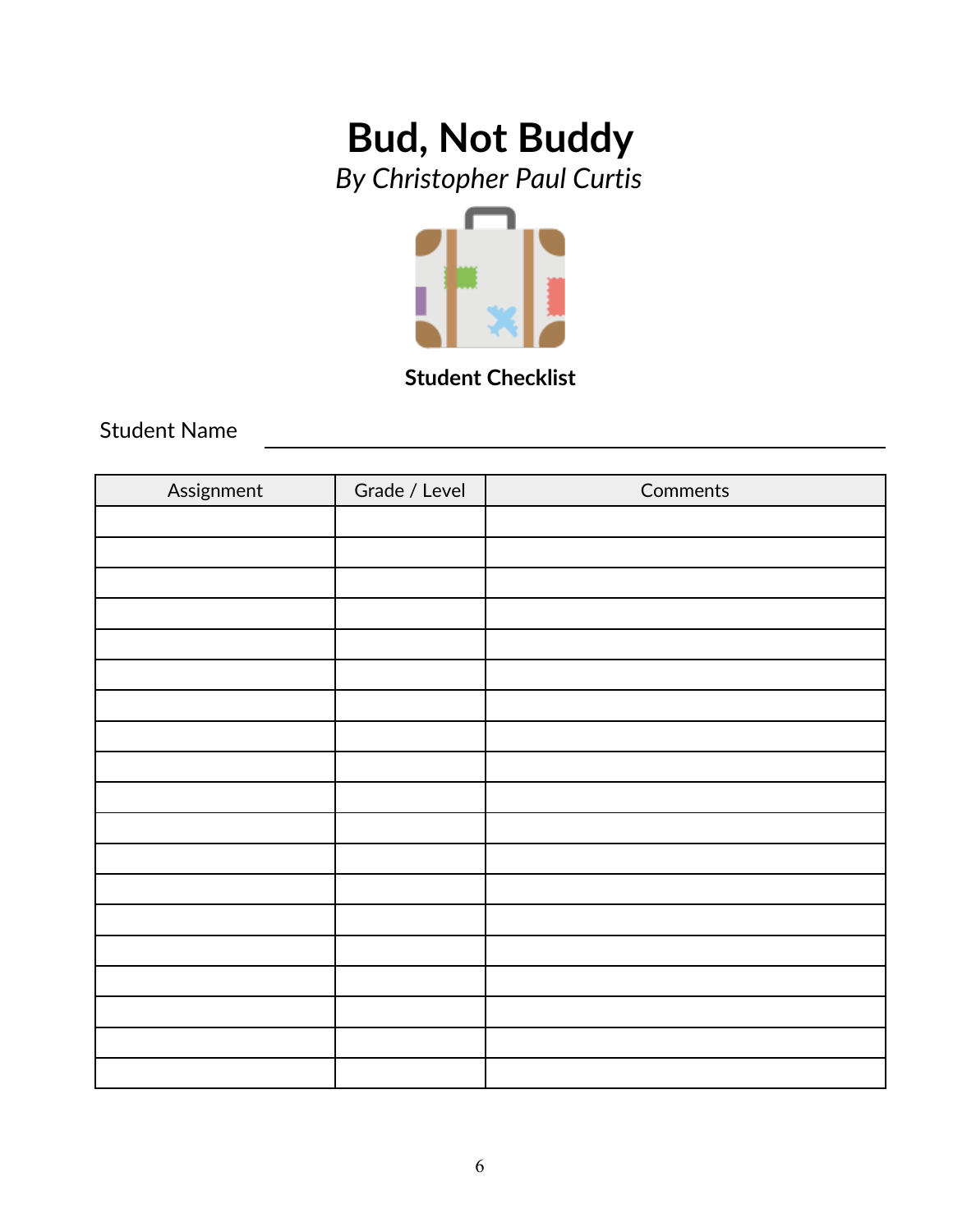

## *By Christopher Paul Curtis*

Name: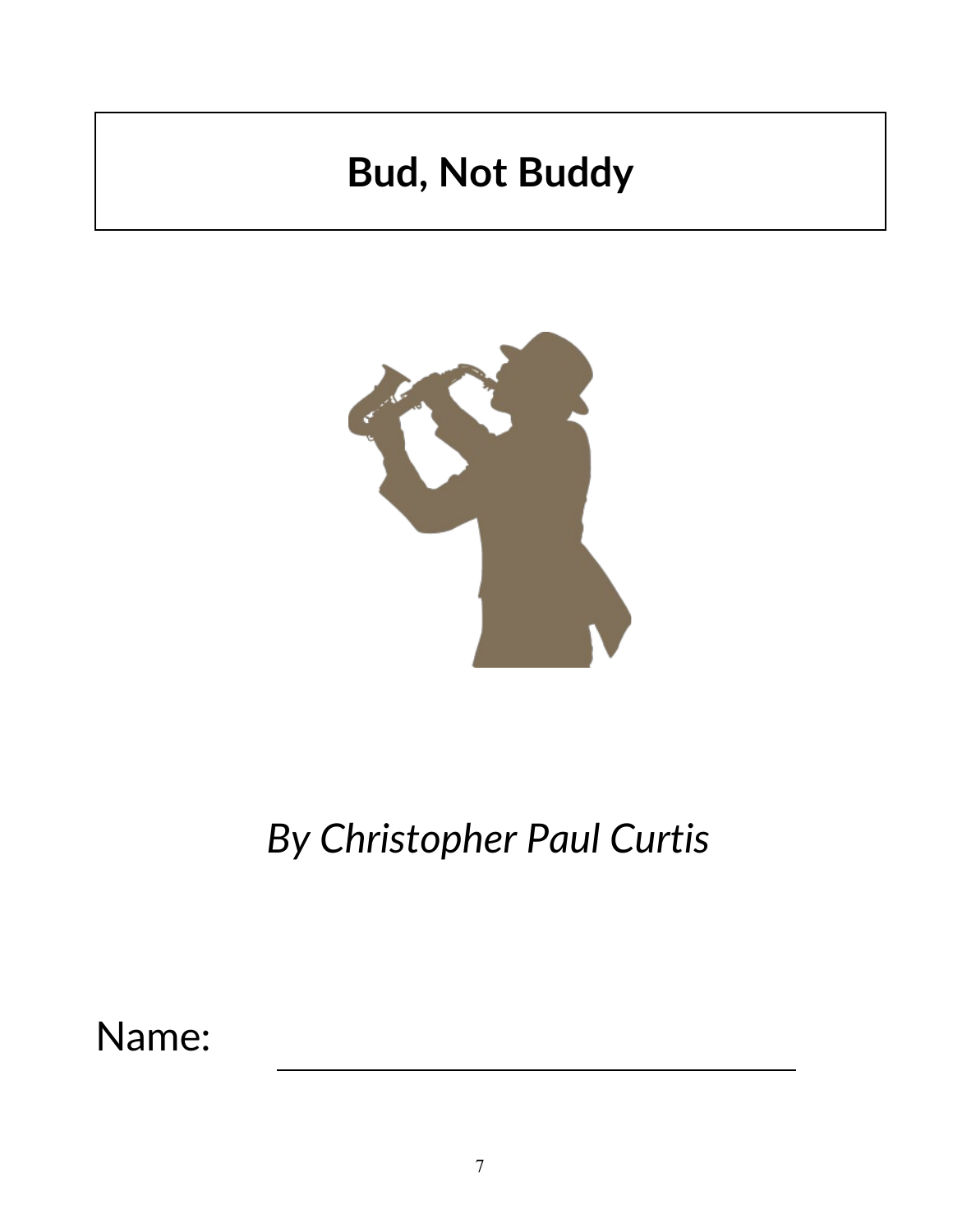*By Christopher Paul Curtis*



## **Chapter 1 - 2**

## **Before you read the chapter**:

Briefly predict what you believe the plot-line of *Bud, Not Buddy* will be about.



## **Vocabulary:**

Write a list of three different antonyms<sup>\*</sup> for each of the following words.

| Word                                                          | Antonym 1 | <b>Antonym 2</b> | Antonym <sub>3</sub> |
|---------------------------------------------------------------|-----------|------------------|----------------------|
| <b>Buddy</b>                                                  |           |                  |                      |
| Order                                                         |           |                  |                      |
| Immense                                                       |           |                  |                      |
| <b>Brave</b>                                                  |           |                  |                      |
| Whisper                                                       |           |                  |                      |
| $*$ A word or phrase that means the opposite of another word. |           |                  |                      |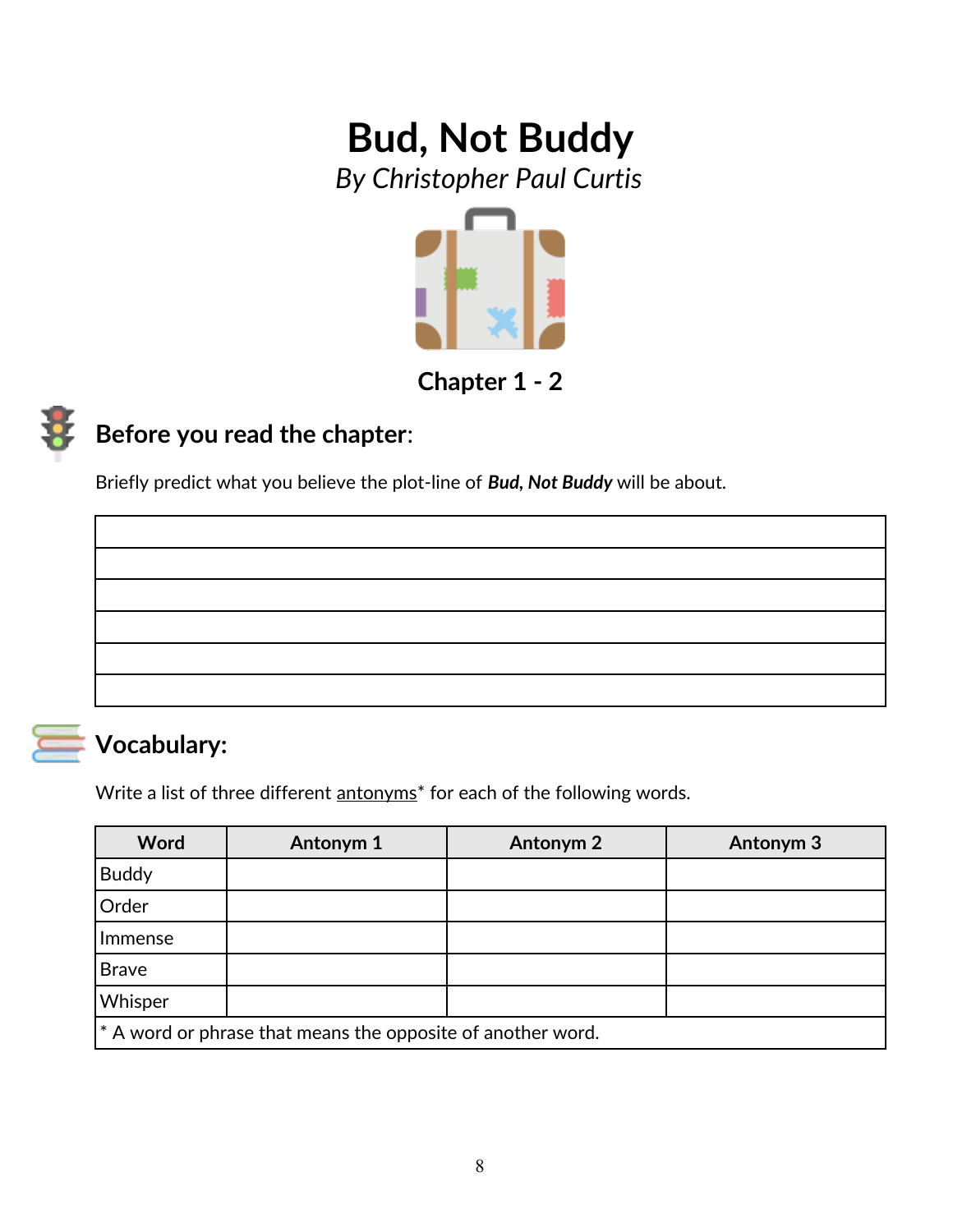

1. Describe the **setting** of the story as Chapter One begins.

2. Why was Bud fearful about having an older brother?

3. Briefly describe the incident that took place at the beginning of Chapter Two.

- 4. What caused Bud to strike Todd Amos?
- 5. What do you think *Patricia Briggs* meant when she said the following: *"Hard truths can be dealt with, triumphed over, but lies will destroy your soul."*

9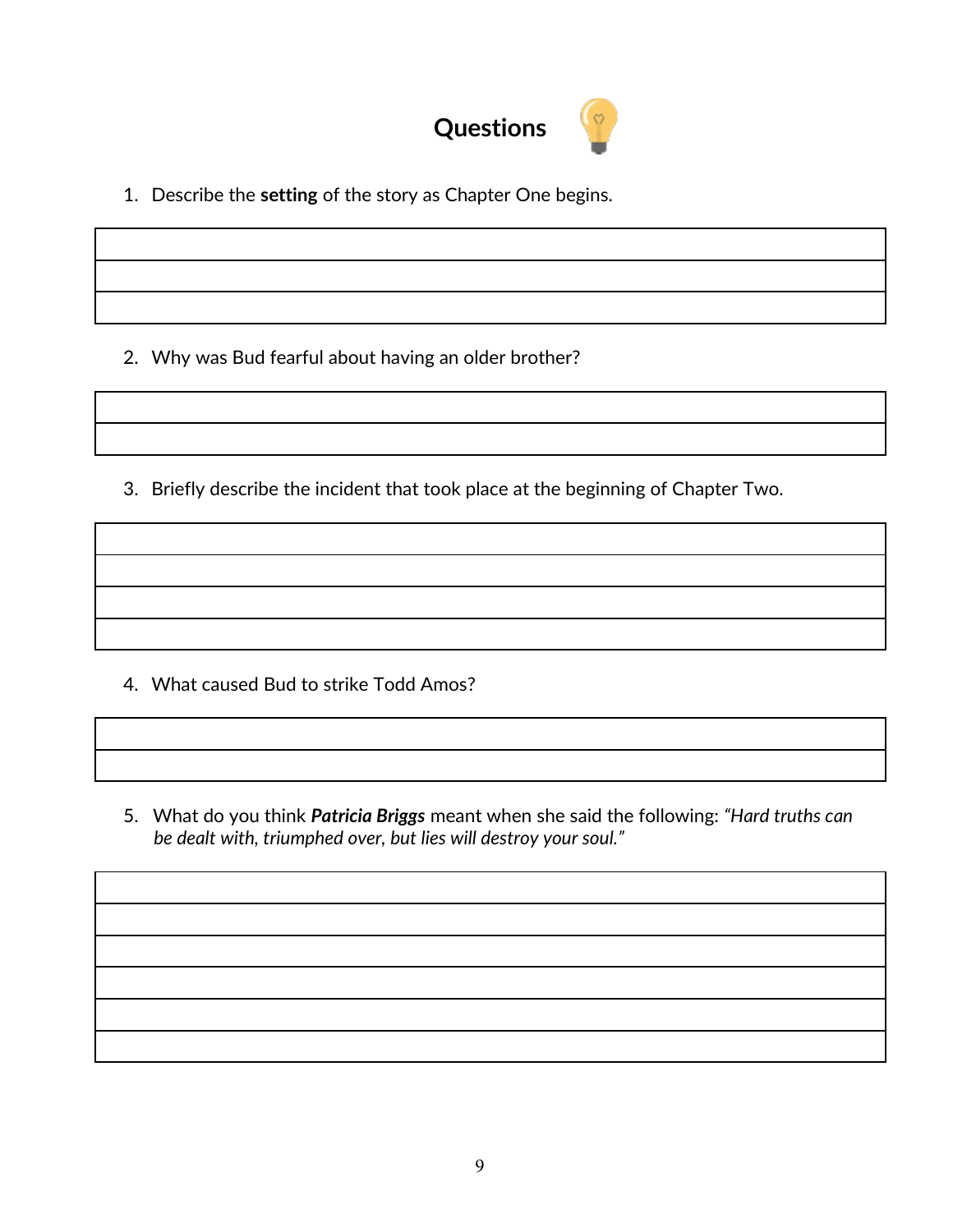## **Language Activity**



**A**. There are many writers that enjoy using **alliteration –** a literary device is where the author **r**epeats the same sound at the beginning of several words. Here's an example of an alliteration: "**g**rousing, **g**rouching, **g**rumbling about something or other."

Using your imagination, create your own examples of **alliteration** from the following topics. Each example must contain a minimum of three words.

| The sound of a piano.   |  |
|-------------------------|--|
| The sound of a trumpet. |  |
| The sound of a violin.  |  |

**B.** A **simile** is a comparison using the words "like" or "as". Here's an example from these chapters: *"Todd's next punch crashed into the side of my ear and I fell on the floor and pulled my knees up to my chest and crossed my arms in front of my head like a turtle in a shell."*



What two things are being compared in this example?

Invent two of your own **similes** comparing two different things from your own imagination:

| a)           |  |  |  |
|--------------|--|--|--|
|              |  |  |  |
|              |  |  |  |
|              |  |  |  |
| $\mathsf{b}$ |  |  |  |
|              |  |  |  |
|              |  |  |  |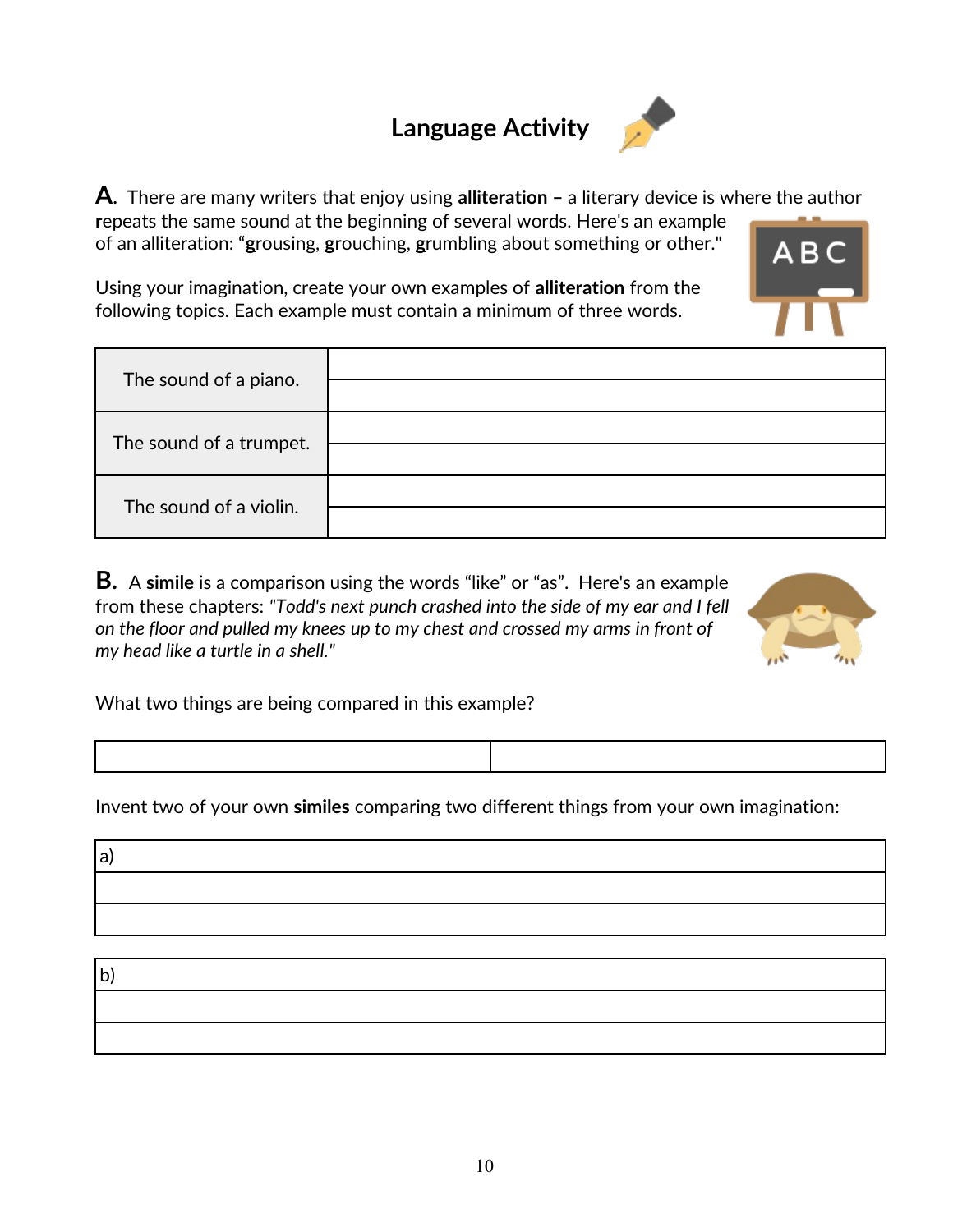### **C. Homonyms**

Homonyms are words which sound the same but have different meanings. An example is *beat* and *beet.* These chapters feature words which are examples of homonyms. In the chart below, create sentences which show the meaning of each set of homonyms.

#### **Example 1**

| Homonyms Sentence |  |
|-------------------|--|
| $ 1.$ Band        |  |
| 2. Banned         |  |

#### **Example 2**

| Homonyms   | Sentence |
|------------|----------|
| $ 1.$ Reed |          |
| 2. Read    |          |

**D**. Copy out any three or four sentences from this section in the novel underlining the **nouns** and circling the **verbs**.